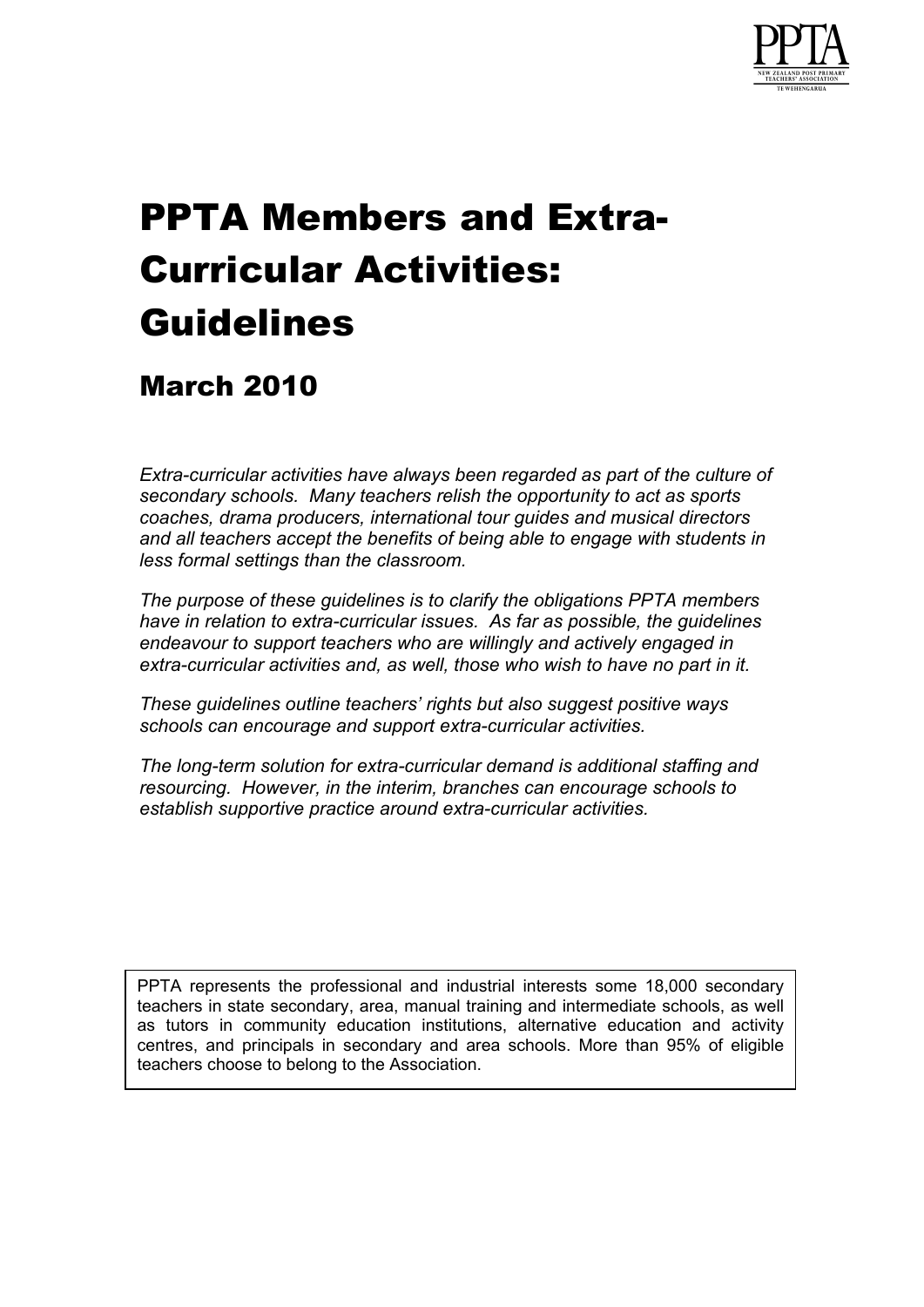## PPTA Members and Extra-Curricular Activities: Guidelines

#### **1. Introduction**

The purpose of these guidelines is to clarify the obligations PPTA members have in relation to extra-curricular issues. As far as possible, the guidelines endeavour to support teachers who are willingly and actively engaged in extra-curricular activities and, as well, those who wish to have no part in it.

#### **2. Background**

Extra-curricular activities have always been regarded as part of the culture of secondary schools. Many teachers relish the opportunity to act as sports coaches, drama producers, international tour guides and musical directors and all teachers accept the benefits of being able to engage with students in less formal settings than the classroom.

If teachers appear less willing to contribute to extra curricular activities than in the past it is for good reason. The establishment of a competitive regime amongst secondary schools over the last decades has resulted in schools endeavouring to expand the range and extent of extra-curricular activities for marketing purposes as well as for other reasons. The result has been pressure on teachers to increase their extracurricular participation at the same time as curriculum, administrative and assessment demands and staffing cuts have so increased the teaching workload that teachers find themselves with neither the time nor the energy for other activities.

#### **3. Extra Curricular/Co-curricular**

One example of the subtle transformation of voluntary extra-curricular activities into an imposed expectation, the phrase "applicants are expected to participate in the cocurricular activities of the school" began to appear in job advertisements.

For clarification, the distinction between the two is as follows:

Co-curricular:

Activities that arise from curriculum requirements that involve extension beyond the classroom.

#### Extra-curricular:

Optional activities that involve teacher participation outside of normal school hours.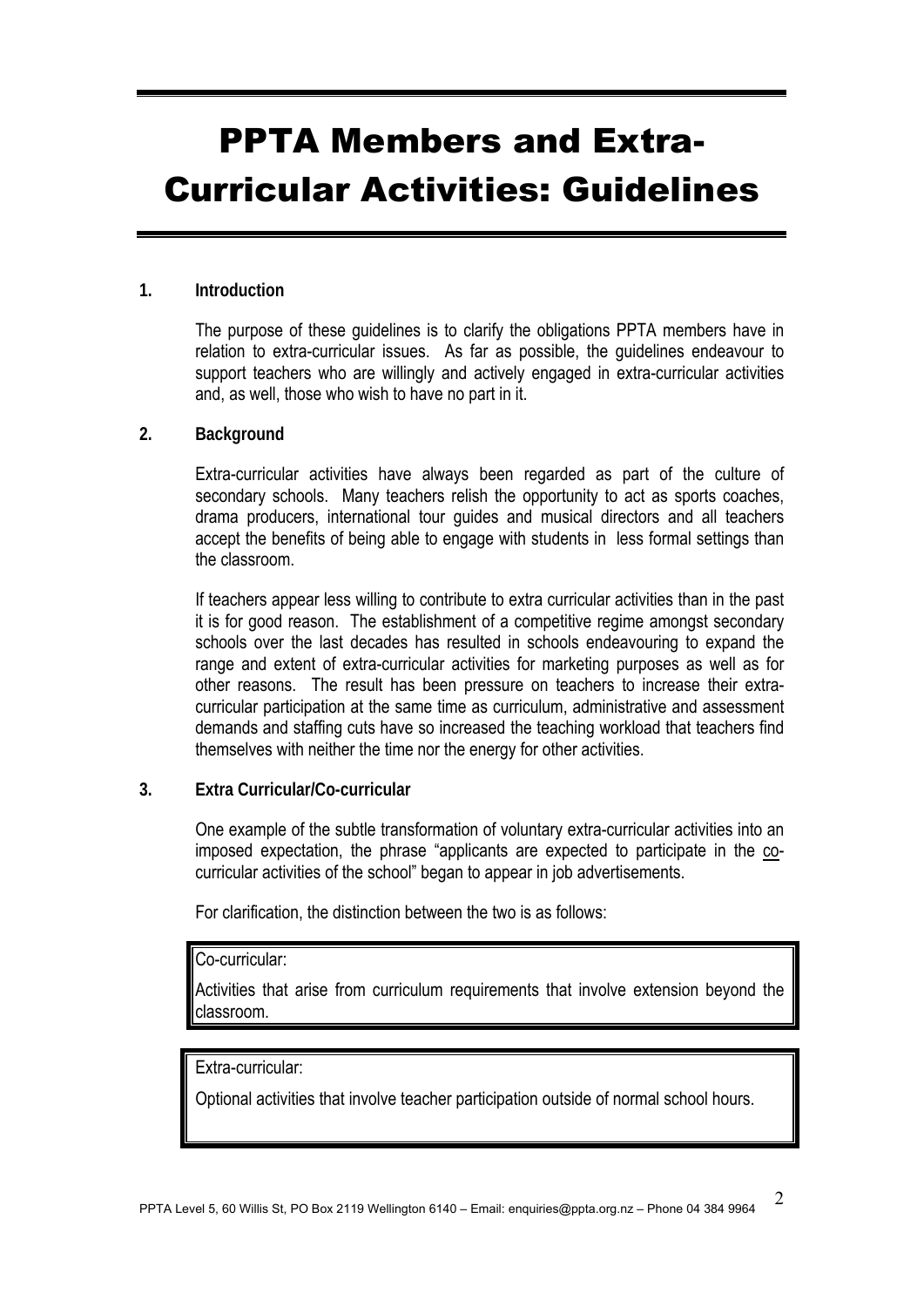#### **4. Appointments**

The practice of tagging advertisements with extra curricular obligations (as opposed to genuine co-curricular requirements in some subject areas) is a breach of the PPTA code of ethics which states:

"…it shall be held unethical for a teacher (a) to compel any other teacher to carry out extracurricular activities"

However, teachers are vulnerable when applying for jobs and often not in a position to object to presumptions being made about their availability for additional work. This is particularly the case for beginning teachers who may not have the confidence to indicate that they feel they need to concentrate their energies on becoming effective in the classroom rather than on the sports field or the stage.

The strategy of using job advertisements to compel teachers to undertake extracurricular activities may be counter-productive as shortages mean that teachers often have a choice of jobs. Schools that encourage teachers to find a work/life balance may find it easier to recruit teachers. At the same time, teachers who feel compelled to undertake extra-curricular activity are less likely to be happy in that school and more likely to leave.

Lastly, if an extra-curricular activity obligation is imposed as a condition of employment, such as the requirement to take a language class on an international trip in the holidays, the school is obliged to pay the teachers' costs. Costs incurred by teachers as a result of an extra-curricular activity that they have chosen to do (eg. A weekend ski-trip involving students) cannot normally be charged to the employer. <sup>[!](#page-2-0)</sup>

Branches may wish to monitor job advertisements, share this advice with BOTs and principals and if necessary raise this issue with school leadership.

- **5. Job Descriptions: Legal Responsibilities** 
	- **5.1 The state does not fund schools for extra-curricular activity and these activities are not defined as part of the paid work.**

PPTA policy has always been that teachers should not agree to the inclusion of extra-curricular activities in their job descriptions because they then cease to be voluntary. This is in contrast to co-curricular activities (ie the Head of Science may organise the Science Fair, the teacher in charge of Drama may produce a play every year as part of senior performance for assessment requirements; or the music teacher have a class performance with rehearsals and/or performances that may take place outside timetabled classes; and senior Geography teachers may be expected to organise and participate in field trips.)

The exception with respect to extra-curricular activities is if the teacher is paid (ie receives a unit) to undertake the activities.

<span id="page-2-0"></span> $\overline{a}$ ! There are risks for teachers in arranging informal activities. See 4. Health and Safety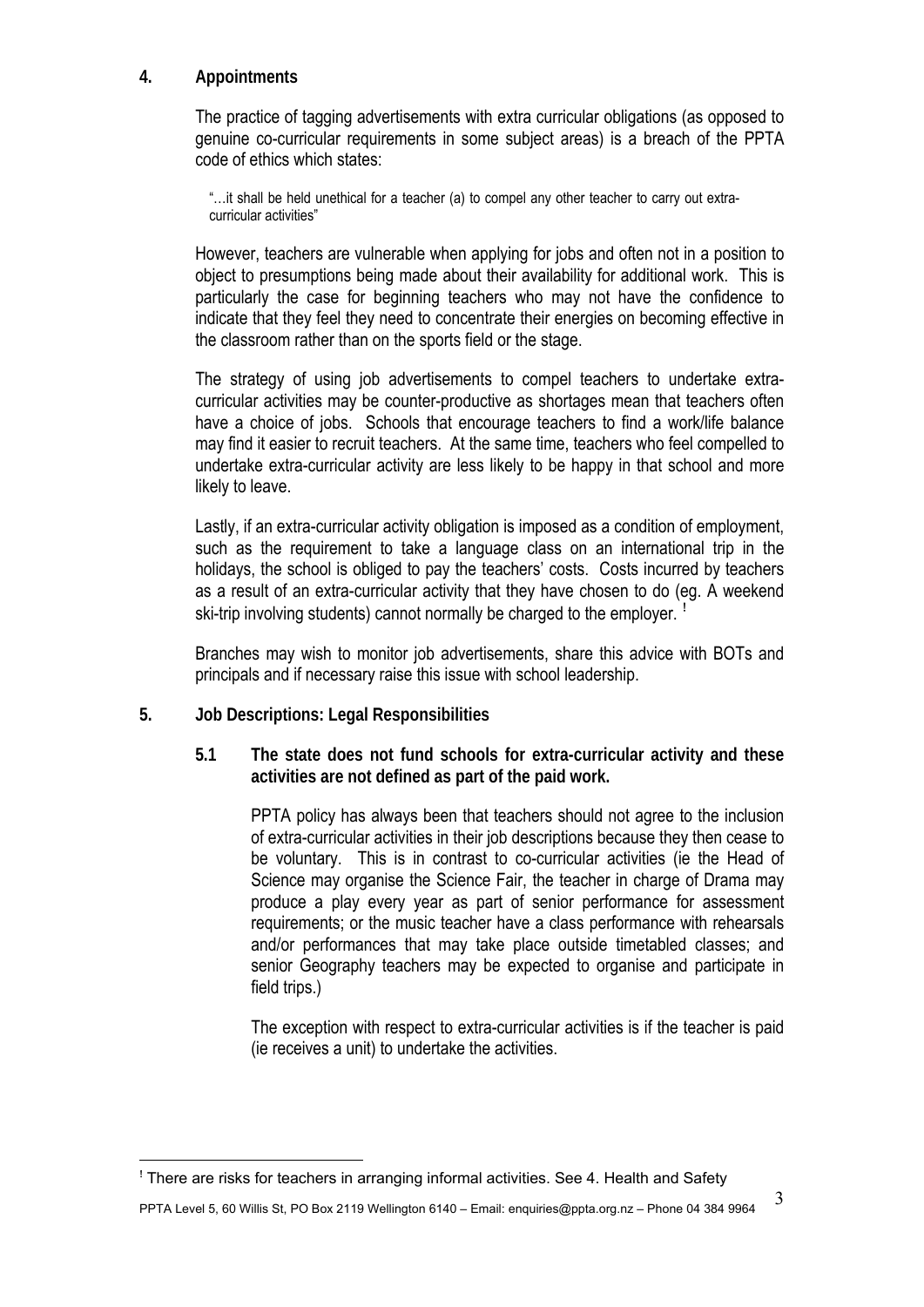#### **5.2 Secondary Teachers' Collective Agreement**

If an activity is done outside school hours and is unpaid then the employer cannot legitimately require teachers to do it. This position is reinforced by the Secondary Teachers' Collective Agreement which notes that (cl.5.1(d)):

"…the hours of work of individual teachers are influenced by factors such as: …The extent to which individual teachers may participate in the extracurricular programmes of the school."

The word 'may', in a legal sense, also implies 'may not' so indicates that participation is discretionary.

#### **5.3 The Professional Standards**

The dimension in the professional standards which refers to the "contribution to wider school activities" needs to be seen in the same context. "Wider activities" cannot be extended to include unpaid activities in the teachers' own time. The Ministry of Education Guide to the application of the professional standards Teacher Performance Management (October, 1999) confirms this when it refers to co-curricular not extra-curricular activities in its indicators for contribution to wider school activities.

#### **6. Health and Safety**

Teachers responsible for students in situations outside the classroom need to familiarise themselves with health and safety requirements which may be read on the Ministry of Education website. (www.tki.org.nz/e/community/eotc) It notes that the legal framework requires boards to have a health and safety policy with a particular reference to EOTC. It states:

- Boards are required to ensure staff are competent, have appropriate safety training, and that adequate facilities and resources are available to meet the stated procedures.
- Staff must comply with policies set by the board. The clearest way to do this is for the board to approve procedures that comply with the policy.
- It is important that staff are aware of and understand the policies and adhere to the procedures.
- If a teacher deviates from school policy or procedures, they could be held responsible should anything go wrong.

If teachers feel pressured to participate in activities that they feel may not meet the health and safety requirements, especially in relation to teacher/student ratios and the use of adult supervisors who lack appropriate safety training**,** they should record their concerns in writing and give them to the principal. It would also be wise to contact the local field office.

**Note:** Teachers' responsibility for student safety and well-being does not end because the activity has been privately arranged. PPTA's advice to teachers is not to engage in activities with students that are not sanctioned by the school.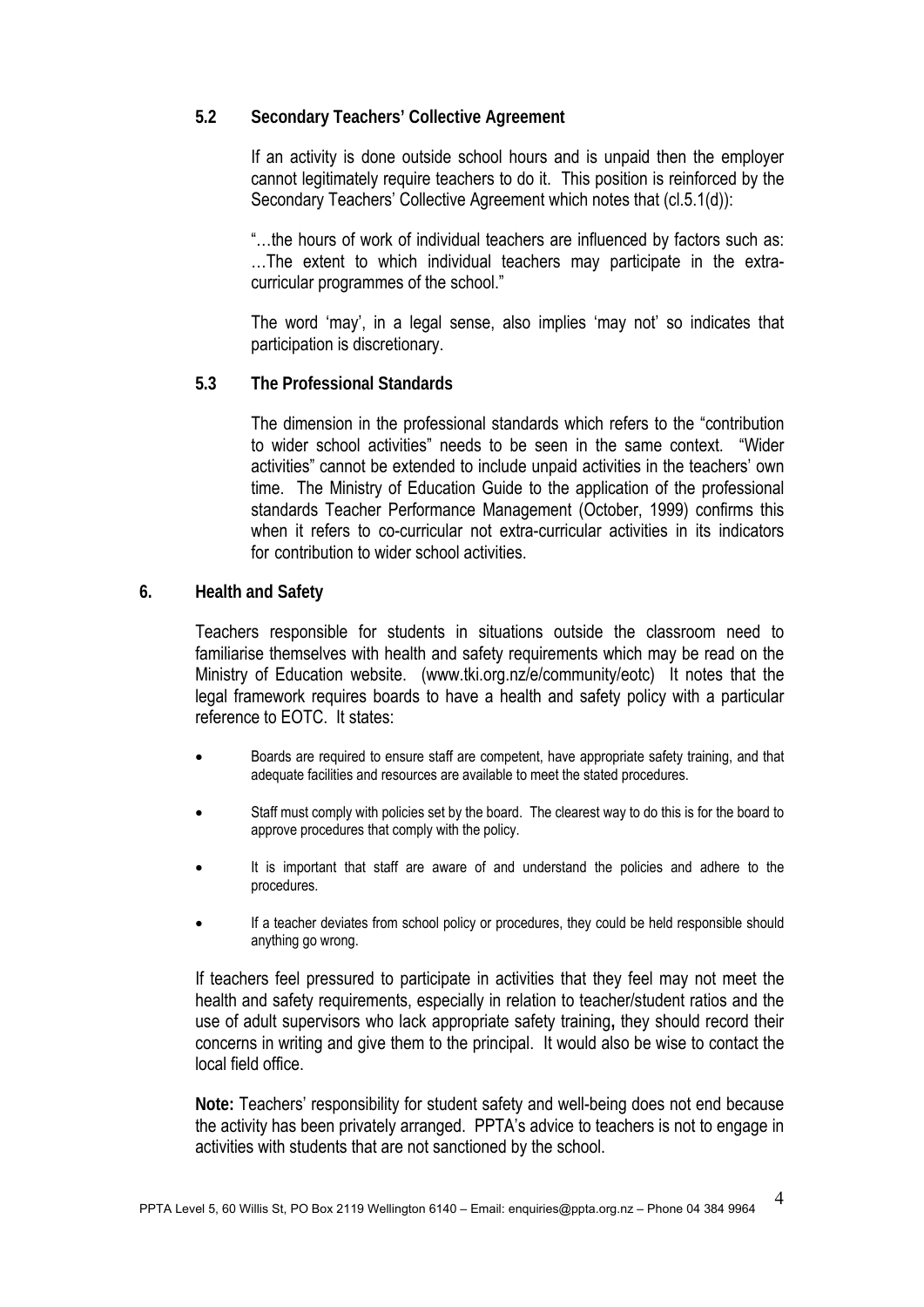#### **7. Good Practice Summary**

The long-term solution for extra-curricular demand is additional staffing and resourcing. However, in the interim, branches can encourage schools to establish supportive practice around extra-curricular activities. Approaches used by schools include the following:

- (1) Providing units for those engaged in extra-curricular activities. (In some cases outside bodies like the Rugby Union will fund the cost of a unit).
- (2) Increasing the hours of paid sports and arts co-ordinators so they can take over the administrative tasks.
- (3) Ensuring units for extra-curricular activities are dispersed fairly across sports and cultural activities.
- (4) Providing time for teachers who take extra-curricular activities in their own time. For example a non-contact period prior to or after lunch for a teacher who takes choir, orchestra or sports practices at lunchtime. P.E. teachers also need recognition of the extra load they carry outside school hours.
- (5) Providing relief cover for school trips so other teachers are not prevailed upon.
- (6) Timetabling an "activity period" when teachers can organise practices and allowing students not engaged in activities to go home.
- (7) Using community volunteers for coaching.
- (8) Form a school/parent club for major activities so the workload is shared.
- (9) It is crucial that teachers are reimbursed for all costs associated with extracurricular activities (travel, meals, etc) and that any equipment required is supplied in good condition. Branches have a key role in ensuring all members are aware of their entitlements as listed in the agreement (STCA part 7)
- (10) Releasing teachers who undertake extra-curricular activities from doing duty. Note: some schools employ adults to do duty so teachers are not required to do it at all.
- (11) Ensure that staff are able to renegotiate their commitment to extra-curricular activities on a regular basis (rather than assume that they will maintain that commitment in perpetuity).
- (12) Young and new teachers are supported in their roles by ensuring that they do not take on too great an extra-curricular load, which can contribute to burn-out.

#### **8. Where to from here?**

a. PPTA branch

Make sure that members are familiar with these guidelines and use these to inform a branch discussion – ideally at the start of each year, to inform new